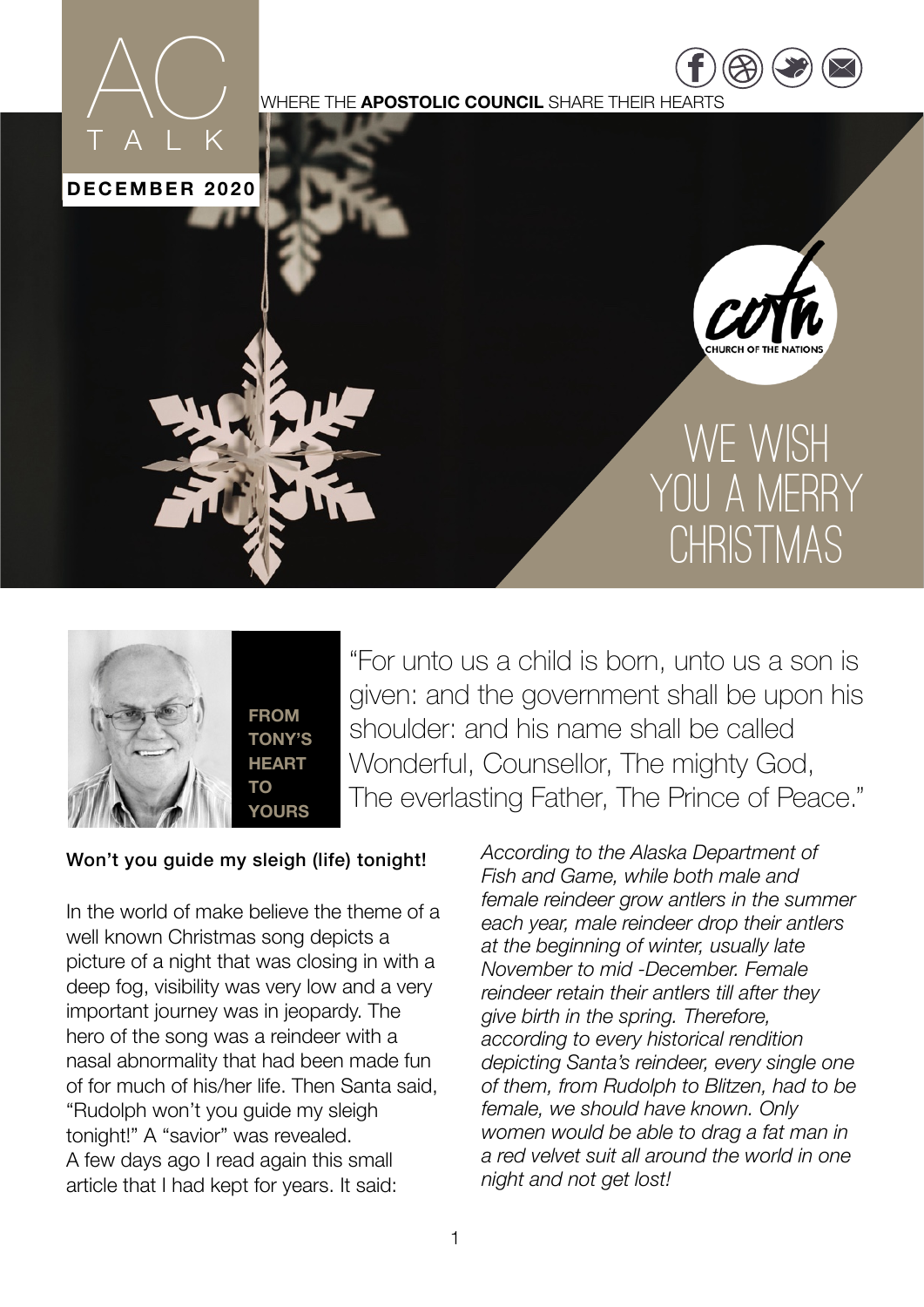I had a laugh but then thought there is something more in this.

While the main concern of many children this season is whether or not Father Christmas will find them, the concern of many adults, is whether or not they can find a clear path through all the sadness of this year. Here in the USA where I live, we are currently losing a life every 30-45 seconds to COVID! Globally 2020 has affected so many with so much. Losing loved ones, jobs, health and houses.

The Father of the Christ of Christmas said in Proverbs 3: 5&6 (The Passion translation)

*Trust in the Lord completely and do not rely on your own opinions. With all your heart rely on Him to guide you, and He will lead you in every decision you make. Become intimate with him in whatever you do and He will lead you wherever you go.*

We all need a quide to help us find our way. This Christmas take time to think of what this season is all about. Two thousand years ago humanity had lost its way and a loving father was broken hearted by the decisions of those he had created. Their decisions had led them away from his fatherhood. To rectify this He sent his only son to earth to be born, to live, to die that they could be forgiven and reconciled with him. In Isaiah chapter 9 :6, my favorite scripture prophesying the birth

of Jesus, declared five qualities of his life. It states:

*"For unto us a child is born, unto us a son is given: and the government shall be upon his shoulder: and his name shall be called Wonderful, Counsellor, The mighty God, The everlasting Father, The Prince of Peace."*

While many will try to find solace in the make-believe we can have the confidence that in the darkest time of humanity a Savior was born who lives today and provides wonder, counsel, might, everlasting fatherhood and peace. While the song has Santa saying "wont you guide my sleigh tonight", Jesus, the Christ Child of Christmas, lives today to be your constant guide for life. He did not remain in a manger or a tomb!

Many of you will understandably have questions about your tomorrows i.e. what will the church look like post COVID, how will our finances be affected, what will happen to national economies, are vaccines safe, etc.? I know these discussions are taking place in cluster life, but enough to say here, our certainty is in the words of Isa 30:21 *"And your ears shall hear a word behind you, saying, this is the way, walk in it."* This good news has become our northern star as we navigate life, so celebrate the true meaning of Christmas and acknowledge Him, allowing Him to direct your paths into a